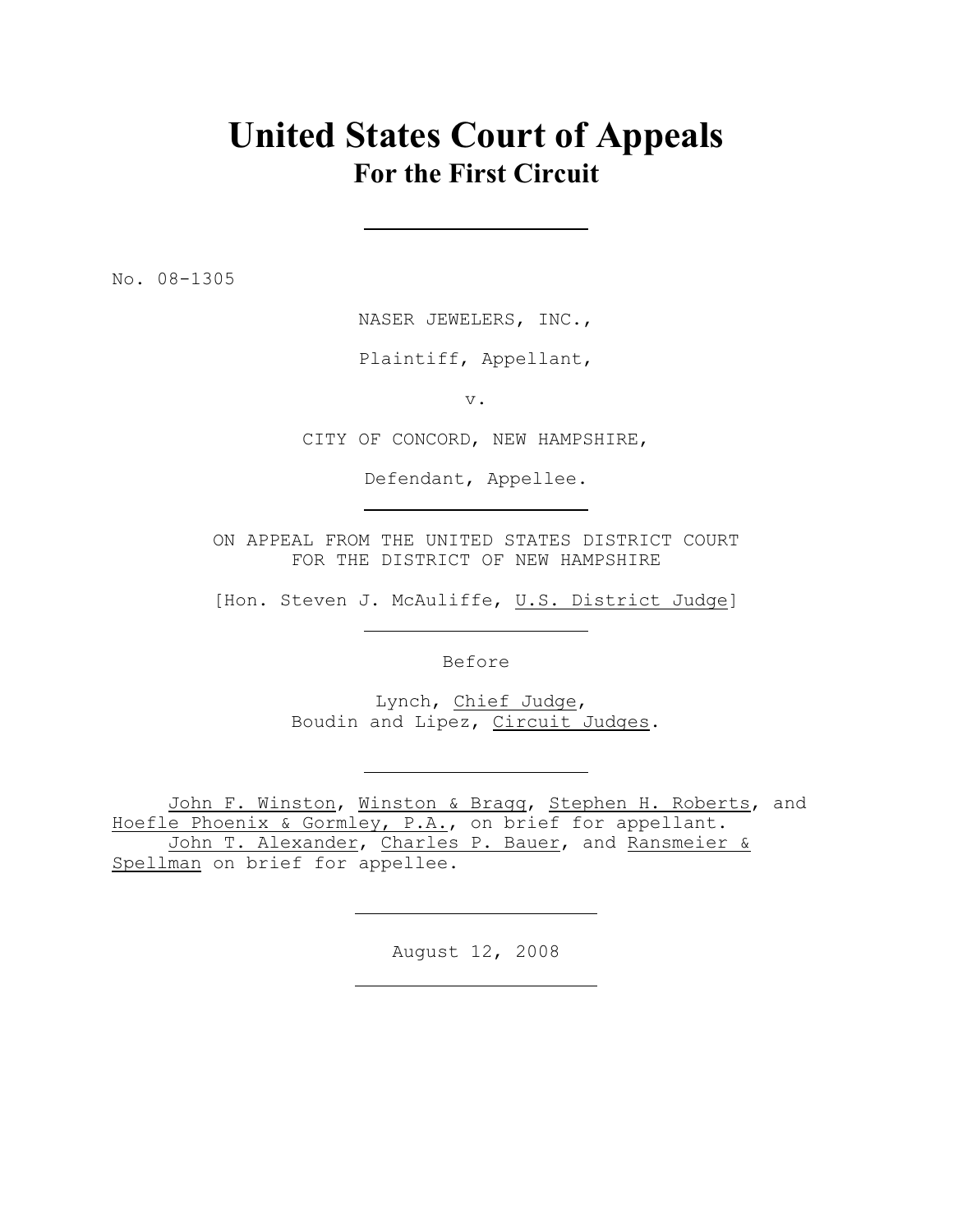**LYNCH, Chief Judge**. Naser Jewelers, Inc. appeals an order of the district court granting summary judgment to the city of Concord, New Hampshire.

Earlier this year in Naser Jewelers, Inc. v. City of Concord, 513 F.3d 27 (1st Cir. 2008), this court affirmed the denial of Naser's ("NJI"'s) motion for a preliminary injunction against the enforcement of a city ordinance prohibiting all Electronic Messaging Centers ("EMCs"). On de novo review of the First Amendment issue, id. at 32, we held that plaintiff had no probability of success on the merits. We held that Concord's ordinance "satisfies the requirements for constitutionality" because it "is a content-neutral regulation, it serves substantial governmental interests, it is narrowly tailored, and it leaves open reasonable alternative channels of communication." Id. at 34. We further held that "NJI has no probability of success on the merits of its claim," and we declined to address the other factors in the preliminary injunction determination. Id. at 37. NJI's petition for rehearing and rehearing en banc was denied, and it did not seek review in the Supreme Court.

Before our decision but after the district court originally denied NJI's motion for a preliminary injunction, Concord moved for summary judgment on June 29, 2007. It supported its motion with affidavits from eight city councilors who stated that they adopted the ordinance because they believed it would

 $-2-$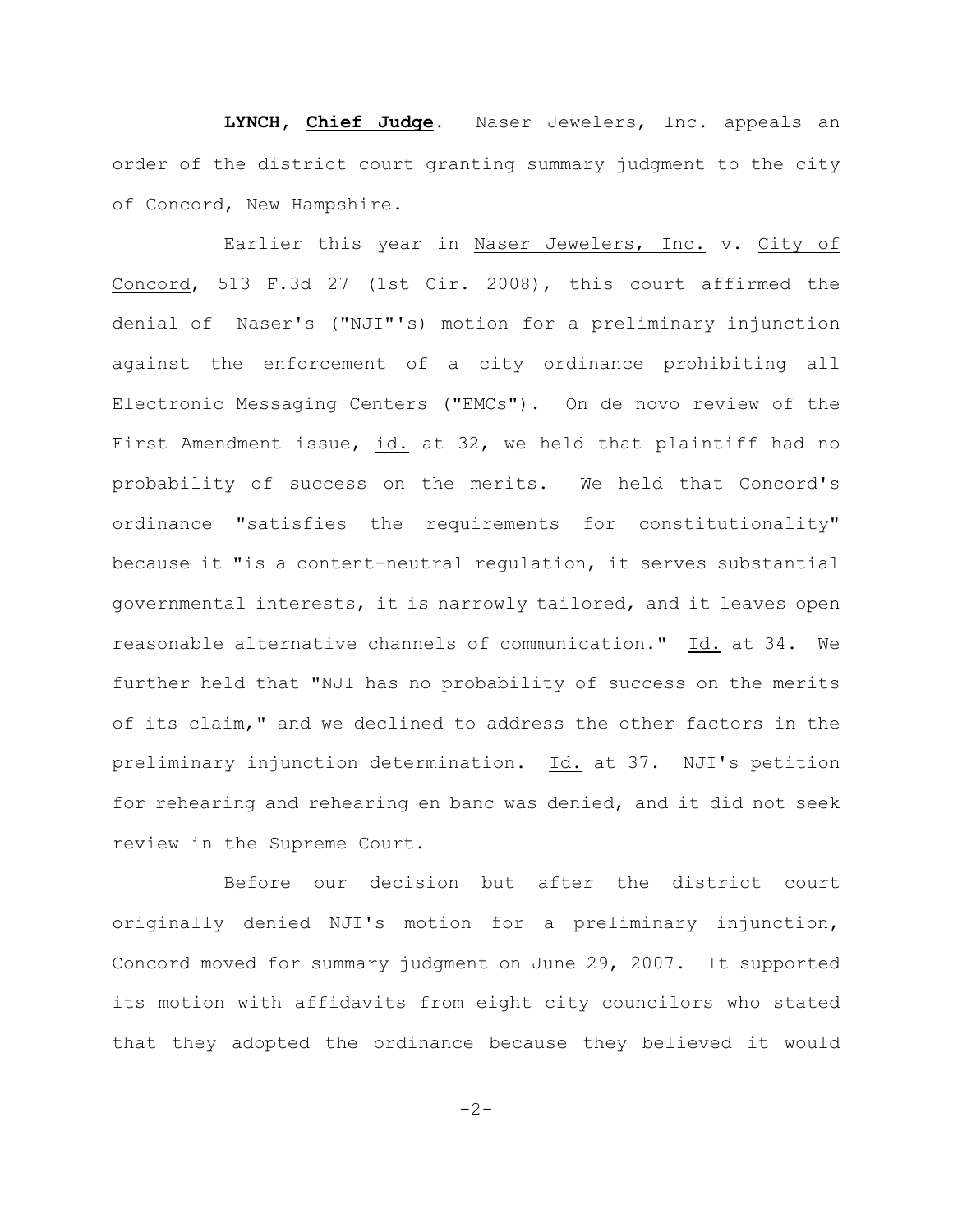"promote the community welfare by fostering aesthetics and pedestrian and traffic safety." The city also supported its motion with an expert report from Dr. Alison Smiley discussing distraction to drivers caused by dynamic signs like EMCs.

NJI filed an objection to summary judgment on August 1, 2007, repeating the arguments and exhibits that had been considered during the preliminary injunction hearing but offering no new evidence in opposition to summary judgment.<sup>1</sup>

On January 30, 2008, after our opinion in Naser Jewelers, the district court granted the city's motion for summary judgment, noting there were no disputes as to material facts. The court held that plaintiff cannot prevail on its claim because "as a matter of law, the City's regulation of electronic signs is content-neutral

 $P$  Plaintiff includes in its appendix on appeal a portion of expert testimony from a different trial claiming that studies have not properly measured the effect of distractions like EMCs on "actual driving performance"; information about a Wisconsin law permitting electronic signs; and an article about Dr. Smiley's research finding that the effects of smoking marijuana on driving are overrated. Defendant argues that these documents should not be considered by this court because they were not included as part of NJI's objection to summary judgment and were not properly authenticated by and attached to affidavits as required by Fed. R. Civ. P. 56(e). Instead, the documents in question were attached to plaintiff's motion to exclude expert testimony, which was part of the proceedings involving plaintiff's motion for a preliminary injunction and was filed several weeks before defendant's motion for summary judgment. Because these documents were never before the district court as part of the motion for summary judgment, under Fed. R. App. P. 10(a), they are not properly before us. See Gillis v. SPX Corp. Individual Account Ret. Plan, 511 F.3d 58, 64 n.7 (1st Cir. 2007). Even if the documents were before us, they contribute nothing to plaintiff's case.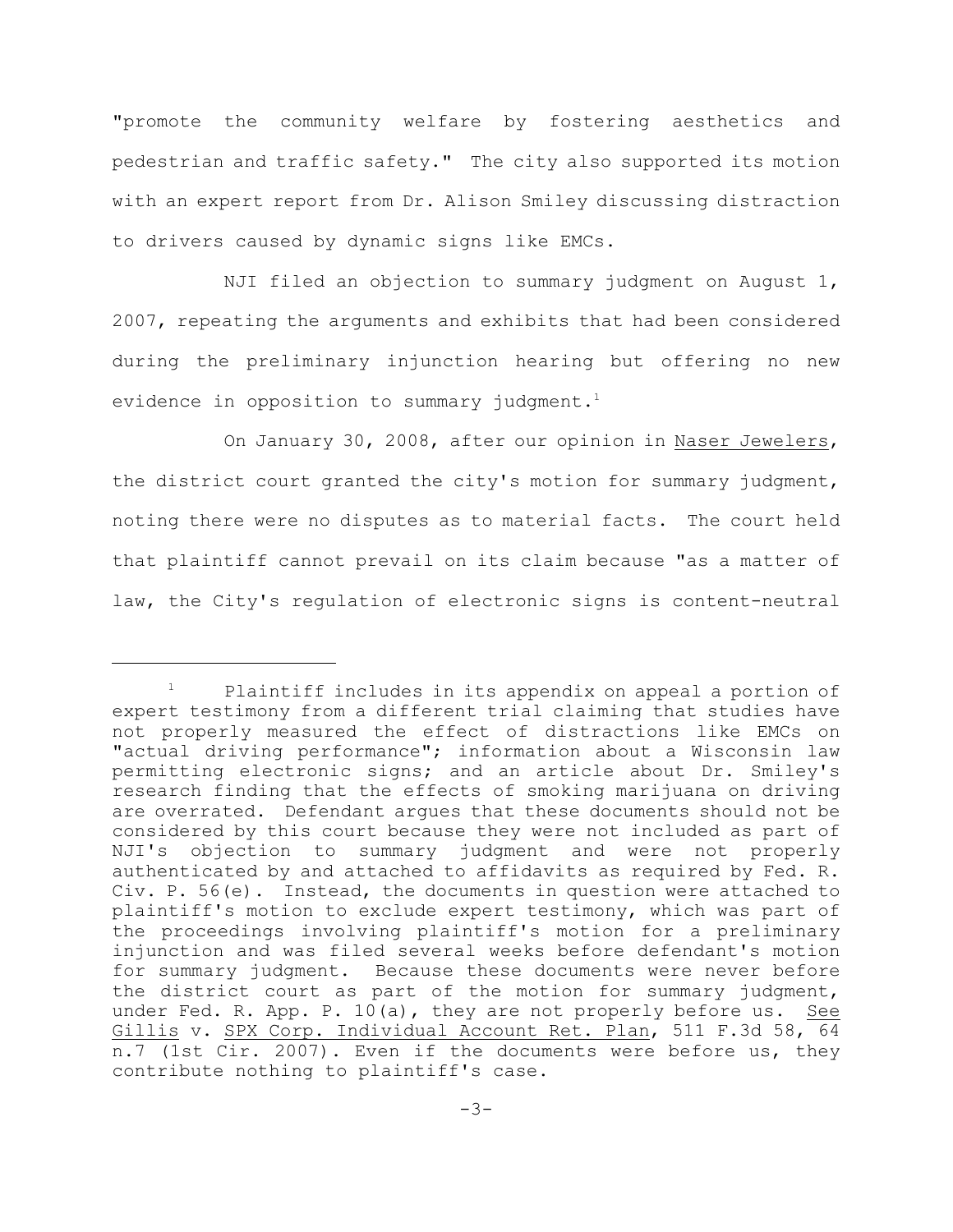and narrowly tailored to serve significant governmental interests, and allows for reasonable alternative channels of communication." NJI appeals.

The district court was plainly correct. On the record before it and absent any intervening contrary case law from the Supreme Court, the district court correctly relied on our prior decision as binding.

Under these circumstances, the law of the case doctrine applies. Under that doctrine, "when a court decides upon a rule of law, that decision should continue to govern the same issues in subsequent stages in the same case." Arizona v. California, 460 U.S. 605, 618 (1983); see also, e.g., Commercial Union Ins. Co. v. Walbrook Ins. Co., 41 F.3d 764, 769 (1st Cir. 1994). Narrow exceptions to the doctrine exist if the initial ruling was made on an inadequate record or was designed to be preliminary; if there has been a material change in controlling law; if there is newly discovered evidence bearing on the question; and if it is appropriate to avoid manifest injustice. Ellis v. United States, 313 F.3d 636, 647-48 (1st Cir. 2002); see also United States v. Moran, 393 F.3d 1, 7 (1st Cir. 2004); Cohen v. Brown Univ. (Cohen II), 101 F.3d 155, 168 (1st Cir. 1996). None of these exceptions apply here.

The doctrine applies in these circumstances even though our prior decision was a denial of a preliminary injunction and

 $-4-$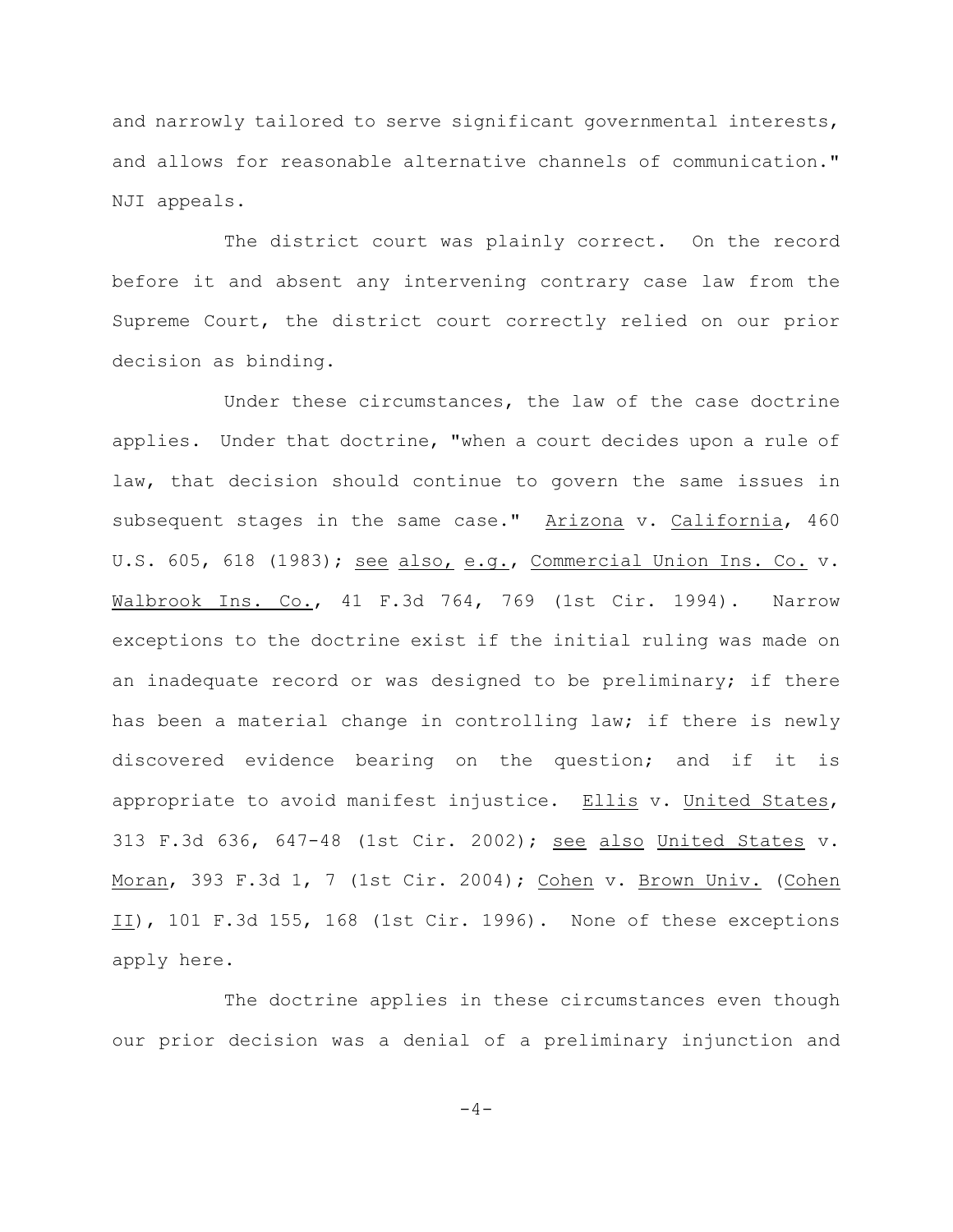this appeal concerns entry of summary judgment. We have held that the doctrine applies when this court has previously ruled on a motion for a preliminary injunction and "the record before the prior panel was 'sufficiently developed and the facts necessary to shape the proper legal matrix we[re] sufficiently clear.'" Cohen II, 101 F.3d at 169 (quoting Cohen v. Brown Univ. (Cohen I), 991 F.2d 888, 904 (1st Cir. 1993)). Although conclusions regarding preliminary injunctions are "to be understood as statements as to probable outcomes," id. (citing A.M. Capen's Co. v. Am. Trading & Prod. Corp., 74 F.3d 317, 322 (1st Cir. 1996); Narragansett Indian Tribe v. Guilbert, 934 F.2d 4, 6 (1st Cir. 1991)), "[t]he concern informing this caveat arises when we are asked to rule on the propriety of a district court's grant of a preliminary injunction . . . without benefit of full argument and a well-developed record," id. That situation was not present in this case.

Our opinion in Naser Jewelers came after both sides had produced evidence and the district court had made findings and conclusions. The record did not significantly change on summary judgment, except perhaps to make Concord's case stronger. In fact, plaintiff presented no new evidence in its opposition to summary judgment, nor did it file a Rule 56(e) affidavit in opposition to summary judgment. The arguments and evidence presented by NJI in this appeal are essentially the same ones we previously

 $-5-$